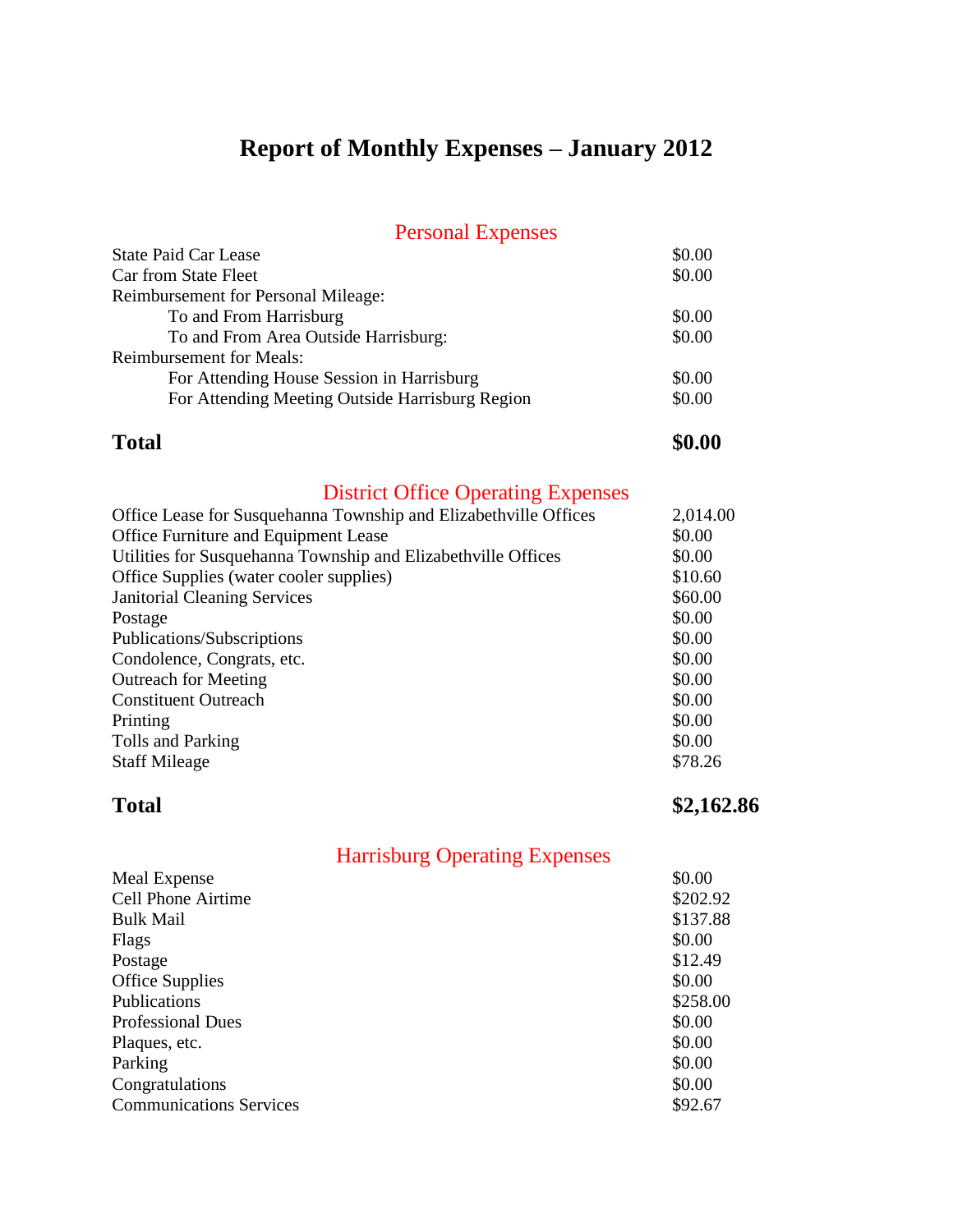| Site Rental  | \$0.00 |
|--------------|--------|
| Refreshments | \$0.00 |

**Total \$703.96**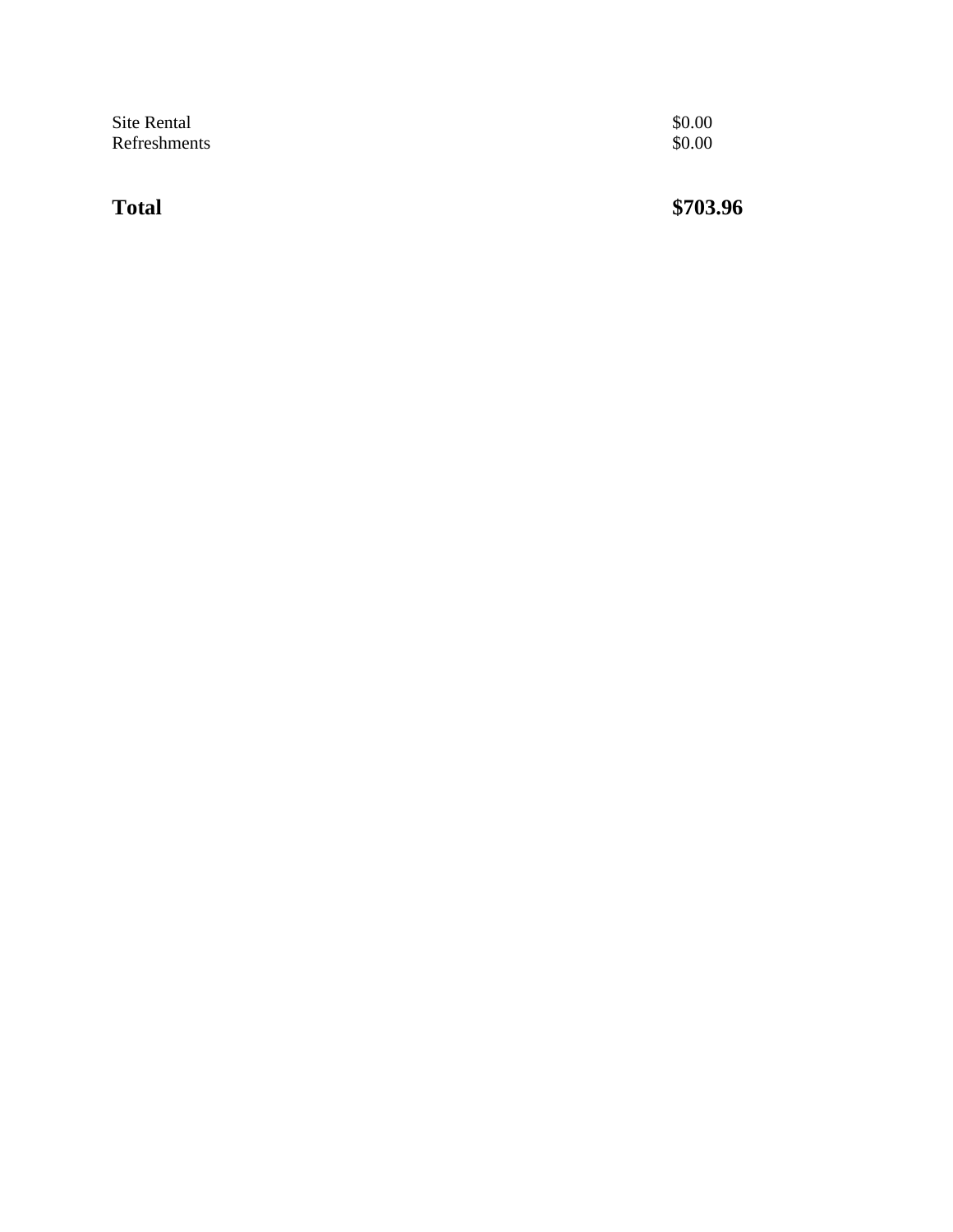## **Report of Monthly Expenses – February 2012**

### Personal Expenses

| <b>State Paid Car Lease</b>                     | \$0.00 |
|-------------------------------------------------|--------|
| Car from State Fleet                            | \$0.00 |
| <b>Reimbursement for Personal Mileage:</b>      |        |
| To and From Harrisburg                          | \$0.00 |
| To and From Area Outside Harrisburg:            | \$0.00 |
| <b>Reimbursement for Meals:</b>                 |        |
| For Attending House Session in Harrisburg       | \$0.00 |
| For Attending Meeting Outside Harrisburg Region | \$0.00 |
|                                                 |        |

### **Total \$0.00**

## District Office Operating Expenses

| Office Lease for Susquehanna Township and Elizabethville Offices | \$2,014.00 |
|------------------------------------------------------------------|------------|
| Cable Fee                                                        | \$79.92    |
| <b>Office Furniture and Equipment Lease</b>                      | \$0.00     |
| Utilities for Susquehanna Township and Elizabethville Offices    | \$0.00     |
| <b>Office Supplies</b>                                           | \$74.36    |
| <b>Janitorial Cleaning Services</b>                              | \$60.00    |
| Postage                                                          | \$0.00     |
| Publications/Subscriptions                                       | \$0.00     |
| Condolence, Congrats, etc.                                       | \$0.00     |
| <b>Outreach for Meeting</b>                                      | \$0.00     |
| <b>Constituent Outreach</b>                                      | \$0.00     |
| Printing                                                         | \$0.00     |
| Tolls and Parking                                                | \$0.00     |
| <b>Staff Mileage</b>                                             | \$0.00     |
|                                                                  |            |

**Total \$2,228.28**

| \$0.00   |
|----------|
| \$0.00   |
| \$133.24 |
| \$385.65 |
| \$53.20  |
| \$0.00   |
| \$0.00   |
| \$0.00   |
| \$0.00   |
| \$0.00   |
| \$0.00   |
|          |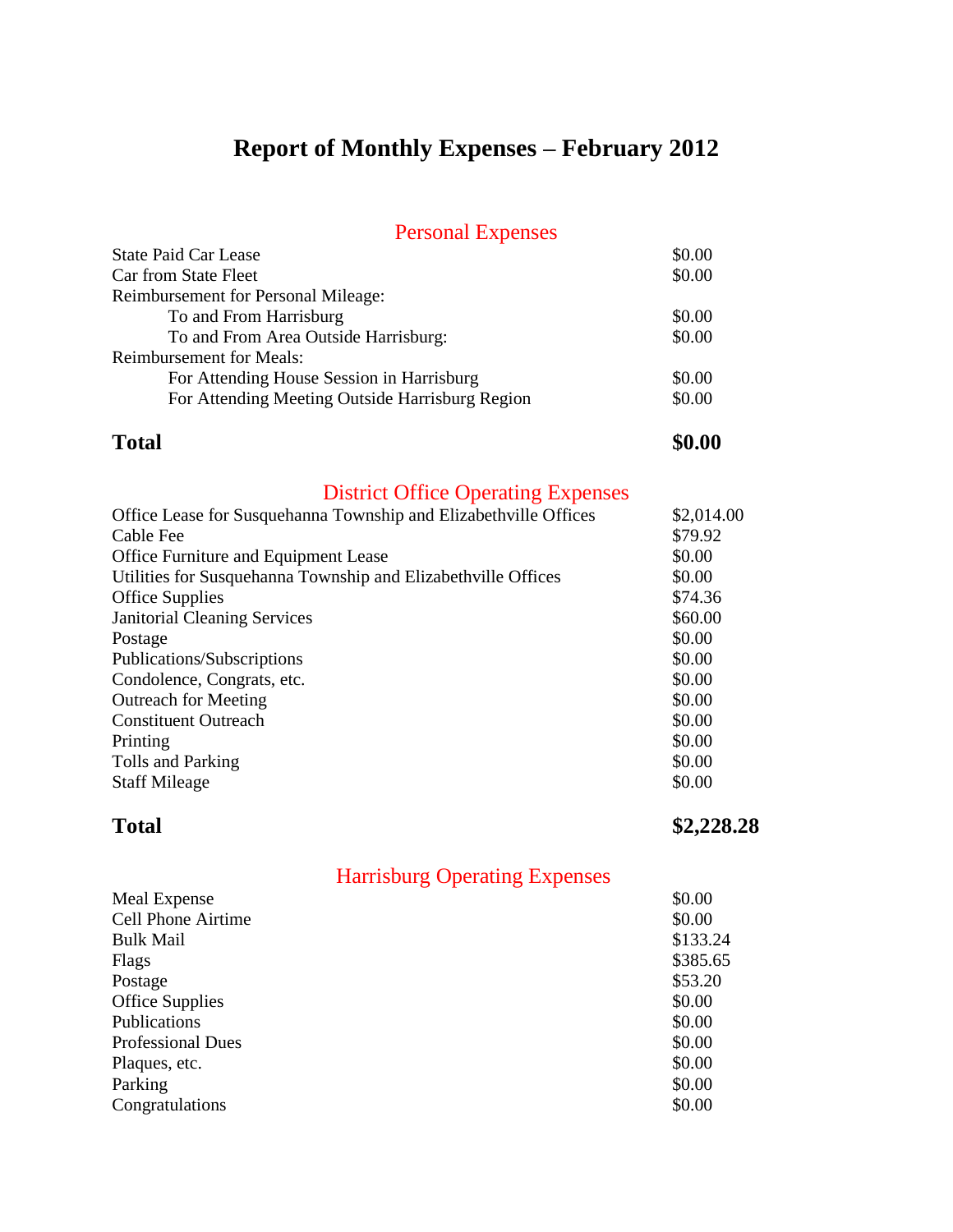| <b>Total</b> | \$572.09 |
|--------------|----------|
| Site Rental  | \$0.00   |
| Refreshments | \$0.00   |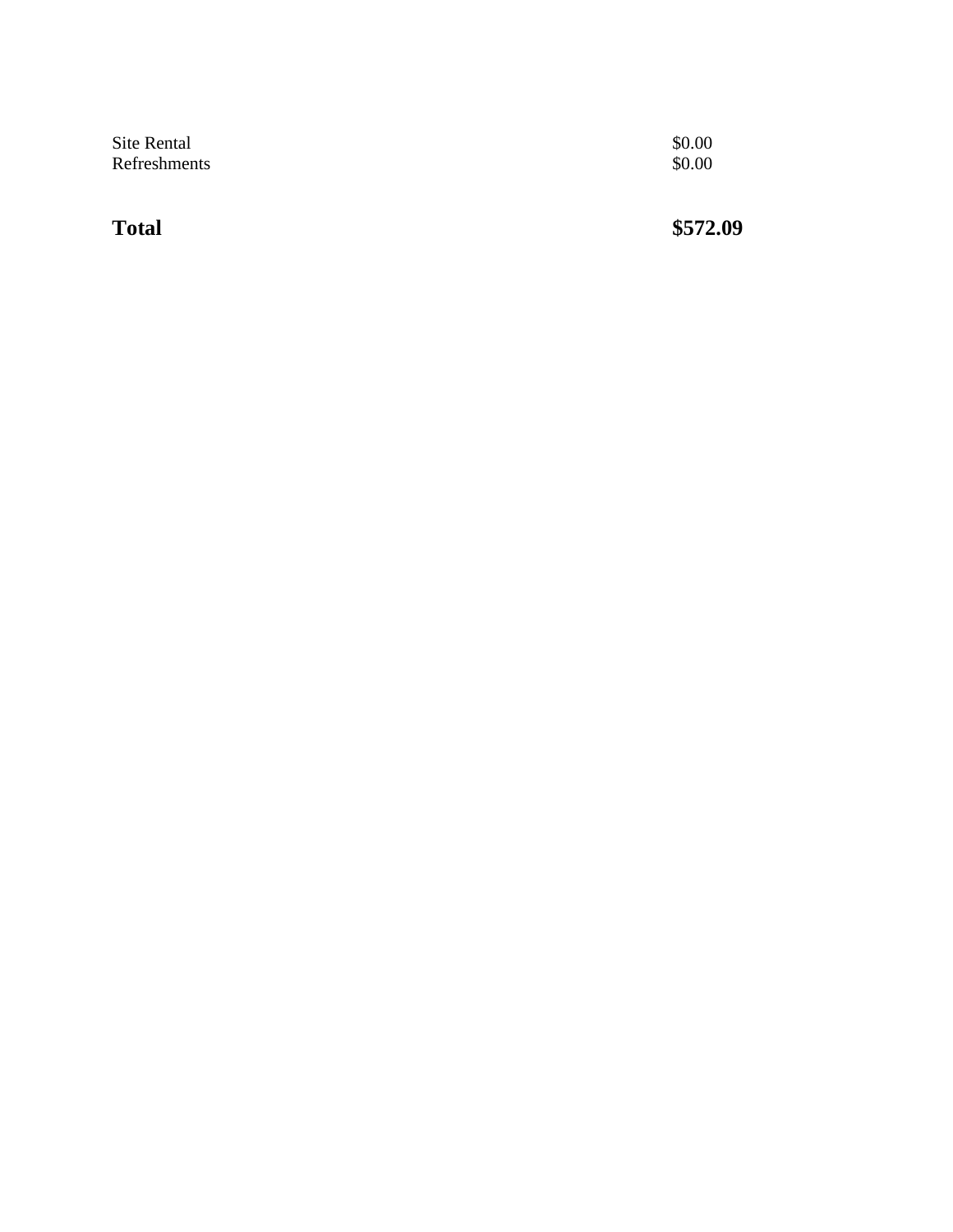# **Report of Monthly Expenses – March 2012**

### Personal Expenses

| I CHOOTHEL LAPOIDO                              |        |
|-------------------------------------------------|--------|
| <b>State Paid Car Lease</b>                     | \$0.00 |
| Car from State Fleet                            | \$0.00 |
| Reimbursement for Personal Mileage:             |        |
| To and From Harrisburg                          | \$0.00 |
| To and From Area Outside Harrisburg:            | \$0.00 |
| <b>Reimbursement for Meals:</b>                 |        |
| For Attending House Session in Harrisburg       | \$0.00 |
| For Attending Meeting Outside Harrisburg Region | \$0.00 |
|                                                 |        |

### **Total \$0.00**

## District Office Operating Expenses

| Office Lease for Susquehanna Township and Elizabethville Offices | \$2,014.00 |
|------------------------------------------------------------------|------------|
| Cable Fee                                                        | \$0.00     |
| <b>Office Furniture and Equipment Lease</b>                      | \$0.00     |
| Utilities for Susquehanna Township and Elizabethville Offices    | \$0.00     |
| Office Supplies (water cooler supplies)                          | \$0.00     |
| <b>Janitorial Cleaning Services</b>                              | \$0.00     |
| Postage                                                          | \$0.00     |
| Publications/Subscriptions                                       | \$0.00     |
| Condolence, Congrats, etc.                                       | \$0.00     |
| <b>Outreach for Meeting</b>                                      | \$0.00     |
| <b>Constituent Outreach</b>                                      | \$0.00     |
| Printing                                                         | \$0.00     |
| Tolls and Parking                                                | \$0.00     |
| <b>Staff Mileage</b>                                             | \$0.00     |
|                                                                  |            |

**Total \$2,014.00** 

| <b>Cell Phone Airtime</b><br>\$0.00 |  |
|-------------------------------------|--|
| \$0.00<br><b>Bulk Mail</b>          |  |
| \$0.00<br>Flags                     |  |
| \$58.01<br>Postage                  |  |
| <b>Office Supplies</b><br>\$0.00    |  |
| Publications<br>\$0.00              |  |
| \$0.00<br><b>Professional Dues</b>  |  |
| \$0.00<br>Plaques, etc.             |  |
| \$0.00<br>Parking                   |  |
| \$0.00<br>Congratulations           |  |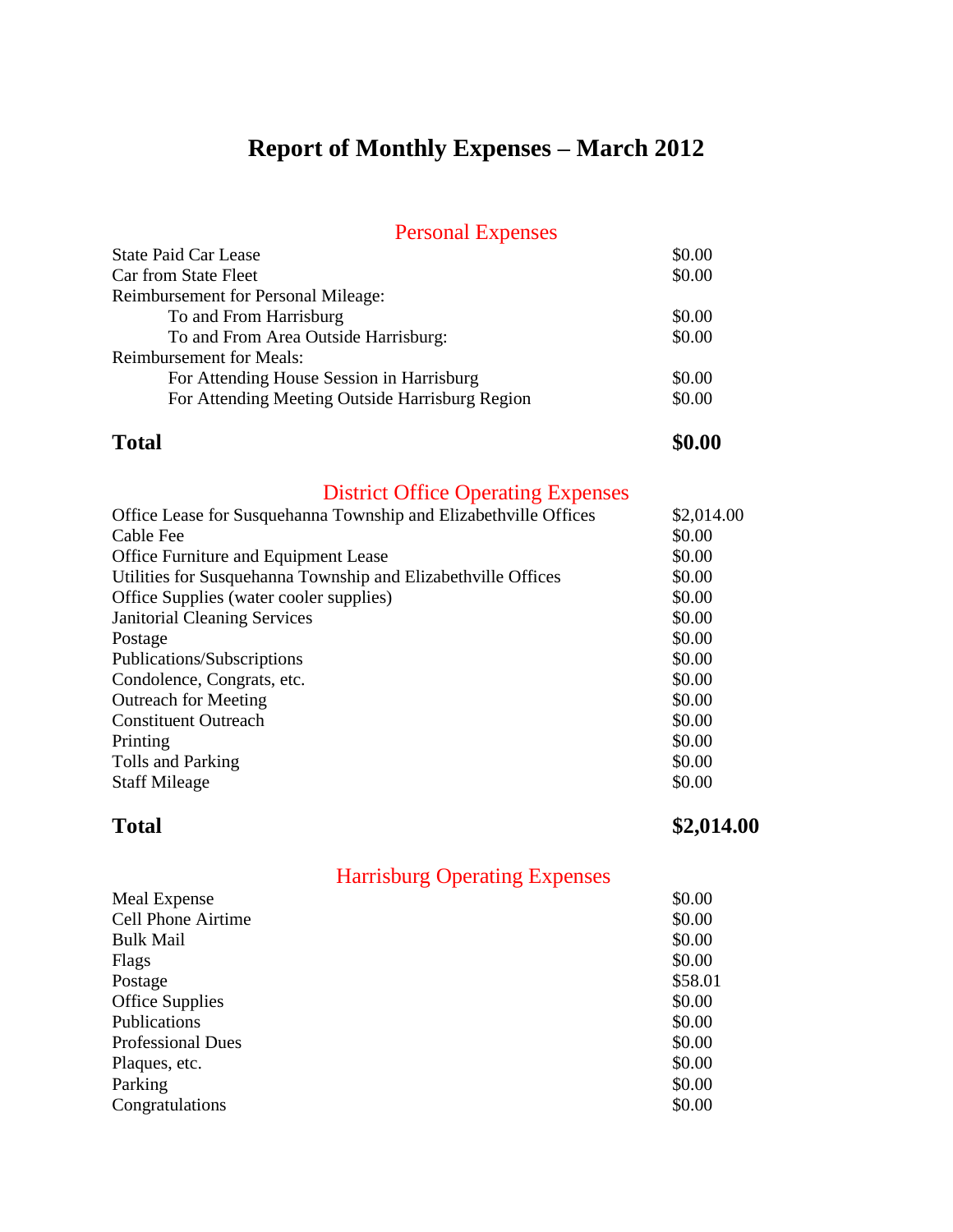| Site Rental  | \$0.00 |
|--------------|--------|
| Refreshments | \$0.00 |

**Total \$58.01**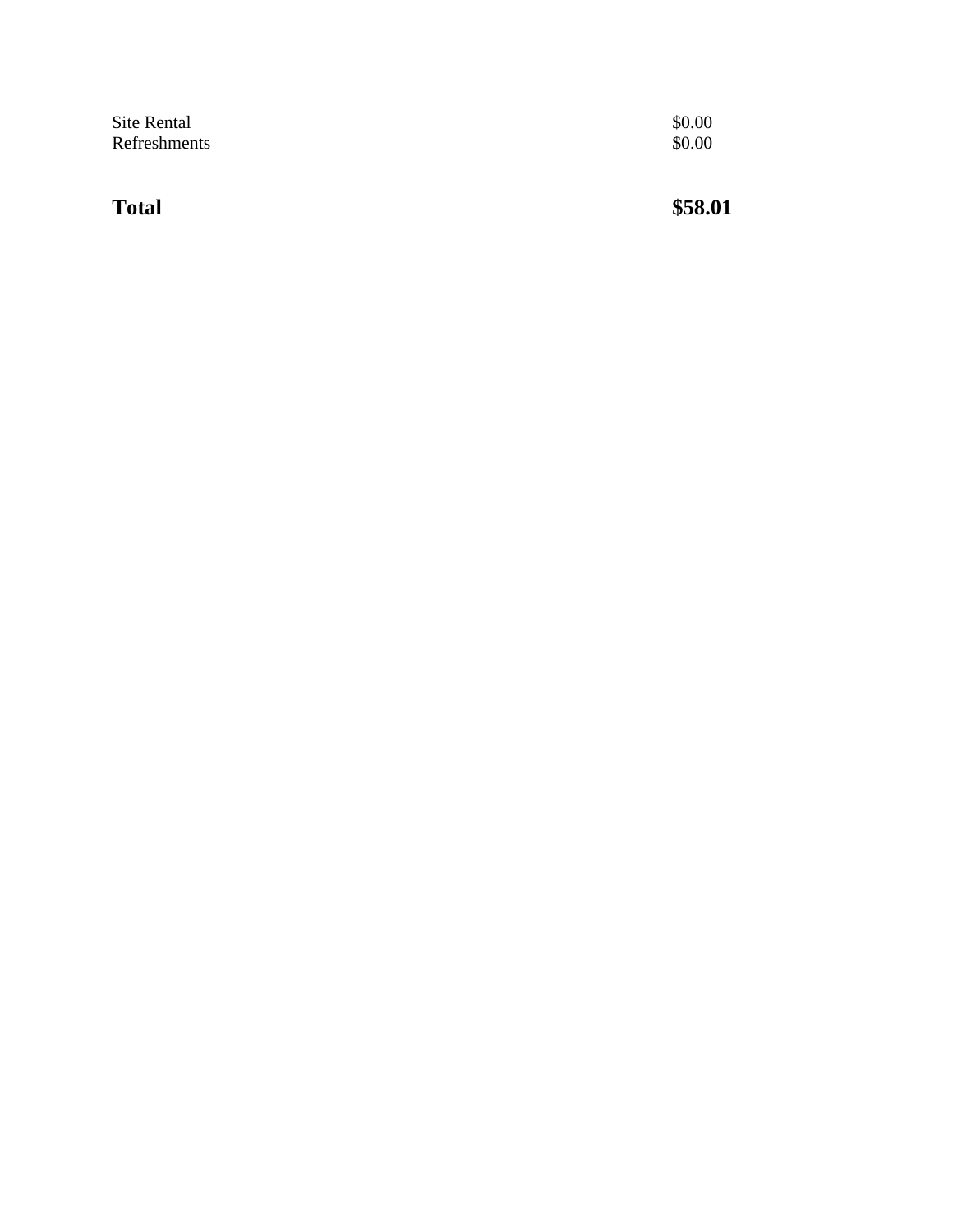# **Report of Monthly Expenses – April 2012**

### Personal Expenses

| <b>State Paid Car Lease</b>                     | \$0.00 |
|-------------------------------------------------|--------|
| Car from State Fleet                            | \$0.00 |
| <b>Reimbursement for Personal Mileage:</b>      |        |
| To and From Harrisburg                          | \$0.00 |
| To and From Area Outside Harrisburg:            | \$0.00 |
| <b>Reimbursement for Meals:</b>                 |        |
| For Attending House Session in Harrisburg       | \$0.00 |
| For Attending Meeting Outside Harrisburg Region | \$0.00 |
|                                                 |        |

### **Total \$0.00**

## District Office Operating Expenses

| Office Lease for Susquehanna Township and Elizabethville Offices | \$2,014.00 |
|------------------------------------------------------------------|------------|
| Cable Fee                                                        | \$164.22   |
| <b>Office Furniture and Equipment Lease</b>                      | \$0.00     |
| Utilities for Susquehanna Township and Elizabethville Offices    | \$0.00     |
| Office Supplies (includes water cooler supplies)                 | \$42.38    |
| <b>Janitorial Cleaning Services</b>                              | \$60.00    |
| Postage                                                          | \$0.00     |
| Publications/Subscriptions                                       | \$0.00     |
| Condolence, Congrats, etc.                                       | \$0.00     |
| <b>Outreach for Meeting</b>                                      | \$0.00     |
| <b>Constituent Outreach</b>                                      | \$0.00     |
| Printing                                                         | \$0.00     |
| Tolls and Parking                                                | \$0.00     |
| <b>Staff Mileage</b>                                             | \$0.00     |
|                                                                  |            |

**Total** \$2,280.60

| Meal Expense              | \$0.00   |
|---------------------------|----------|
| <b>Cell Phone Airtime</b> | \$208.60 |
| <b>Bulk Mail</b>          | \$0.00   |
| Flags                     | \$25.22  |
| Postage                   | \$23.56  |
| <b>Office Supplies</b>    | \$0.00   |
| Publications              | \$0.00   |
| <b>Professional Dues</b>  | \$0.00   |
| Plaques, etc.             | \$0.00   |
| Parking                   | \$0.00   |
| Congratulations           | \$0.00   |
|                           |          |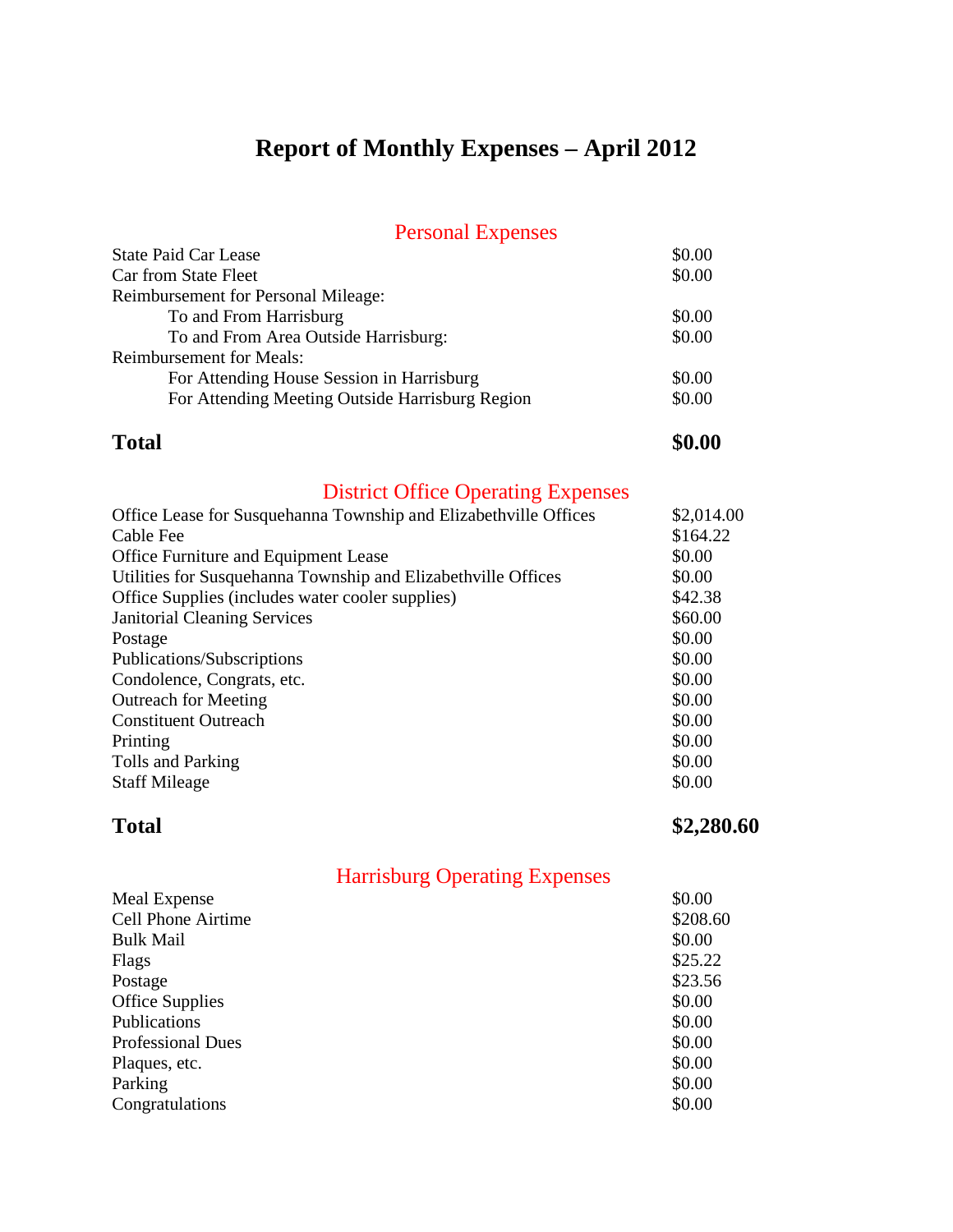| Site Rental  | \$0.00 |
|--------------|--------|
| Refreshments | \$0.00 |
|              |        |

**Total \$257.38**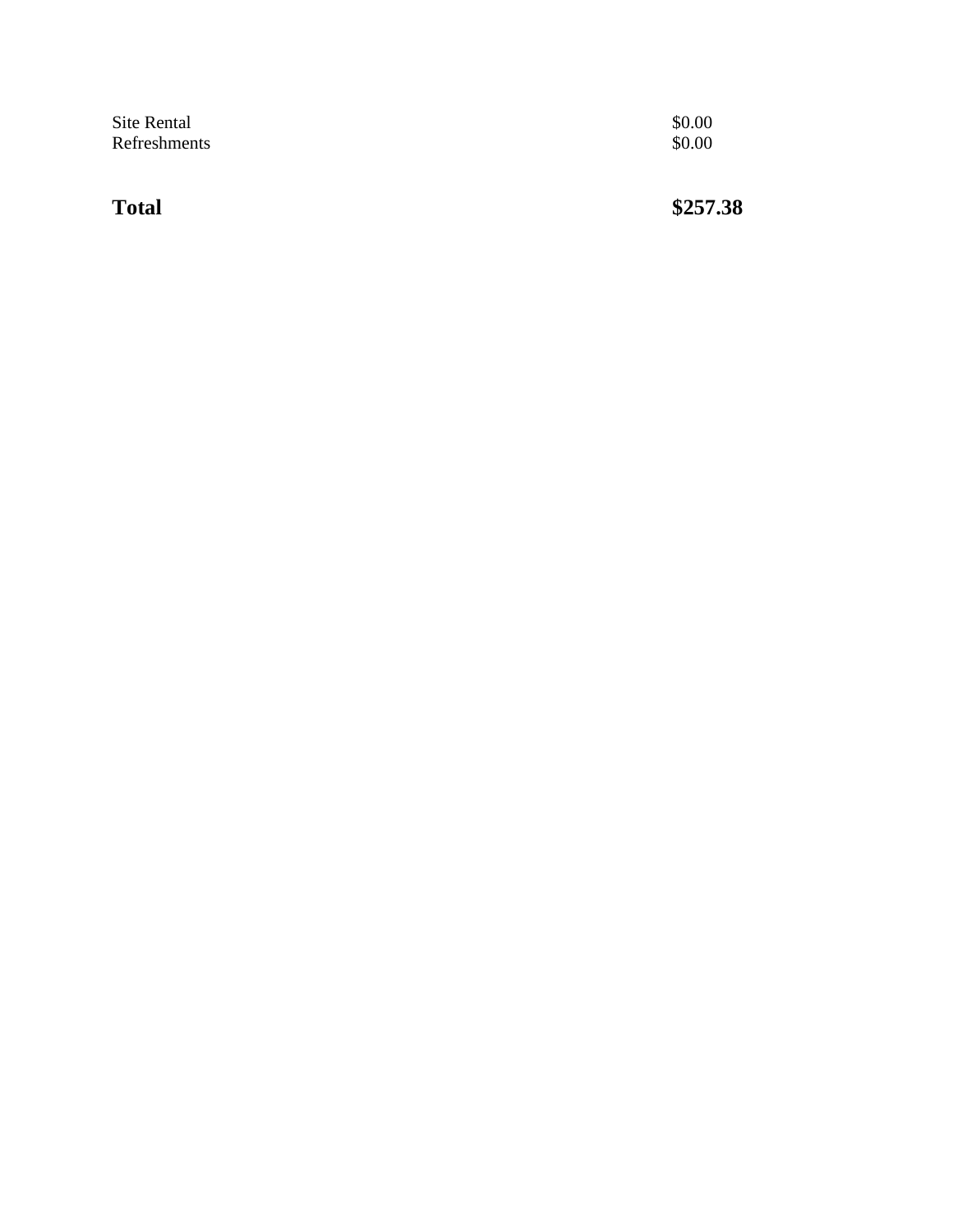# **Report of Monthly Expenses – May 2012**

### Personal Expenses

| I CHOOTHEL LAPOIDOU                             |        |
|-------------------------------------------------|--------|
| <b>State Paid Car Lease</b>                     | \$0.00 |
| Car from State Fleet                            | \$0.00 |
| <b>Reimbursement for Personal Mileage:</b>      |        |
| To and From Harrisburg                          | \$0.00 |
| To and From Area Outside Harrisburg:            | \$0.00 |
| <b>Reimbursement for Meals:</b>                 |        |
| For Attending House Session in Harrisburg       | \$0.00 |
| For Attending Meeting Outside Harrisburg Region | \$0.00 |
|                                                 |        |

### **Total \$0.00**

## District Office Operating Expenses

| Office Lease for Susquehanna Township and Elizabethville Offices | \$2,014.00 |
|------------------------------------------------------------------|------------|
| Cable Fee                                                        | \$90.69    |
| Office Furniture and Equipment Lease                             | \$0.00     |
| Utilities for Susquehanna Township and Elizabethville Offices    | \$0.00     |
| Office Supplies (includes water cooler supplies)                 | \$16.31    |
| <b>Janitorial Cleaning Services</b>                              | \$60.00    |
| Postage                                                          | \$0.00     |
| Publications/Subscriptions                                       | \$182.00   |
| Condolence, Congrats, etc.                                       | \$0.00     |
| <b>Outreach for Meeting</b>                                      | \$0.00     |
| <b>Constituent Outreach</b>                                      | \$0.00     |
| Printing                                                         | \$0.00     |
| Tolls and Parking                                                | \$0.00     |
| <b>Staff Mileage</b>                                             | \$207.58   |

**Total \$2,570.58**

| Meal Expense              | \$0.00   |
|---------------------------|----------|
| <b>Cell Phone Airtime</b> | \$203.48 |
| <b>Bulk Mail</b>          | \$0.00   |
| Flags                     | \$46.41  |
| Postage                   | \$10.29  |
| <b>Office Supplies</b>    | \$0.00   |
| Publications              | \$0.00   |
| <b>Professional Dues</b>  | \$0.00   |
| Plaques, etc.             | \$0.00   |
| Parking                   | \$0.00   |
| Congratulations           | \$0.00   |
|                           |          |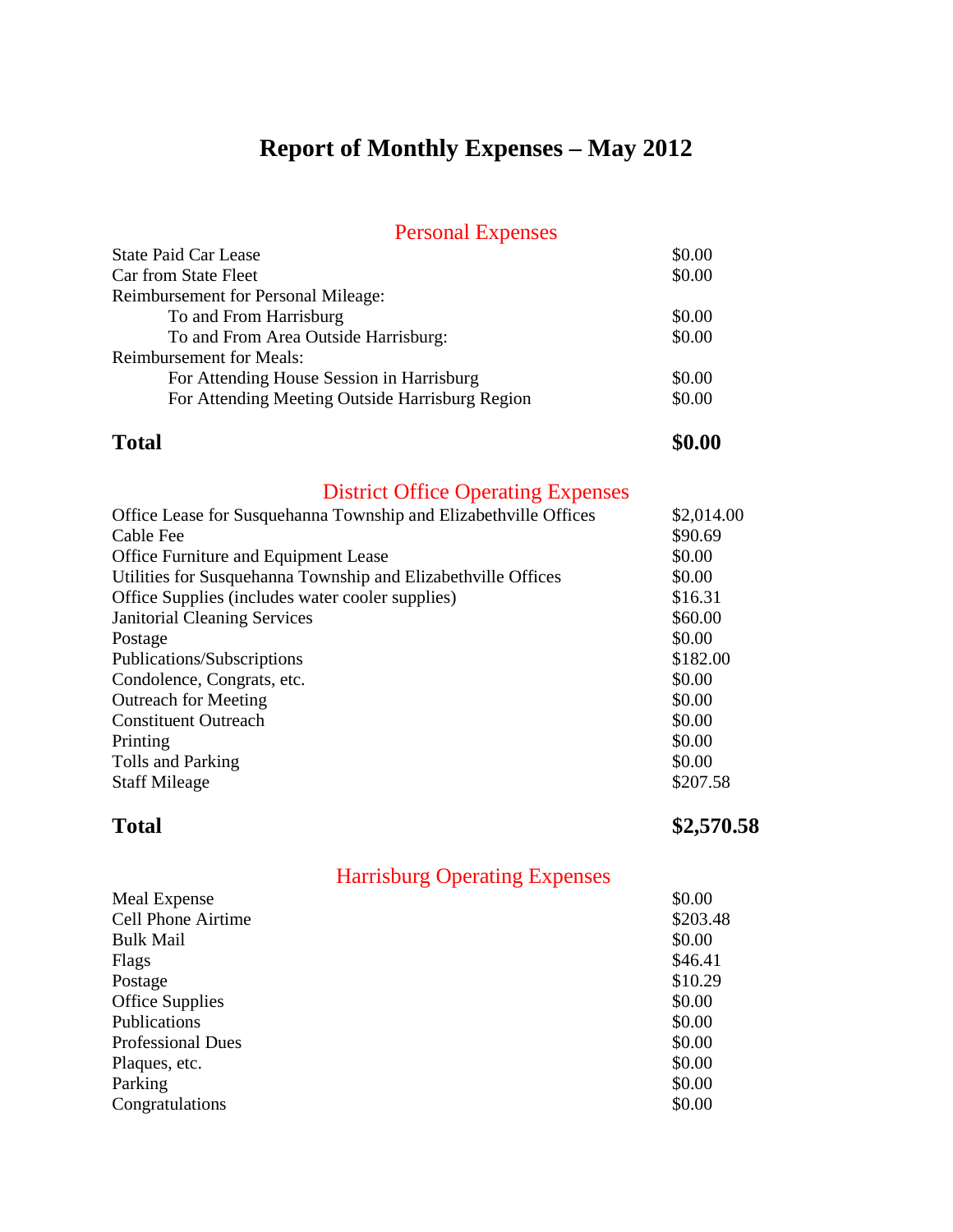| Site Rental  | \$25.00 |
|--------------|---------|
| Refreshments | \$0.00  |

**Total \$285.18**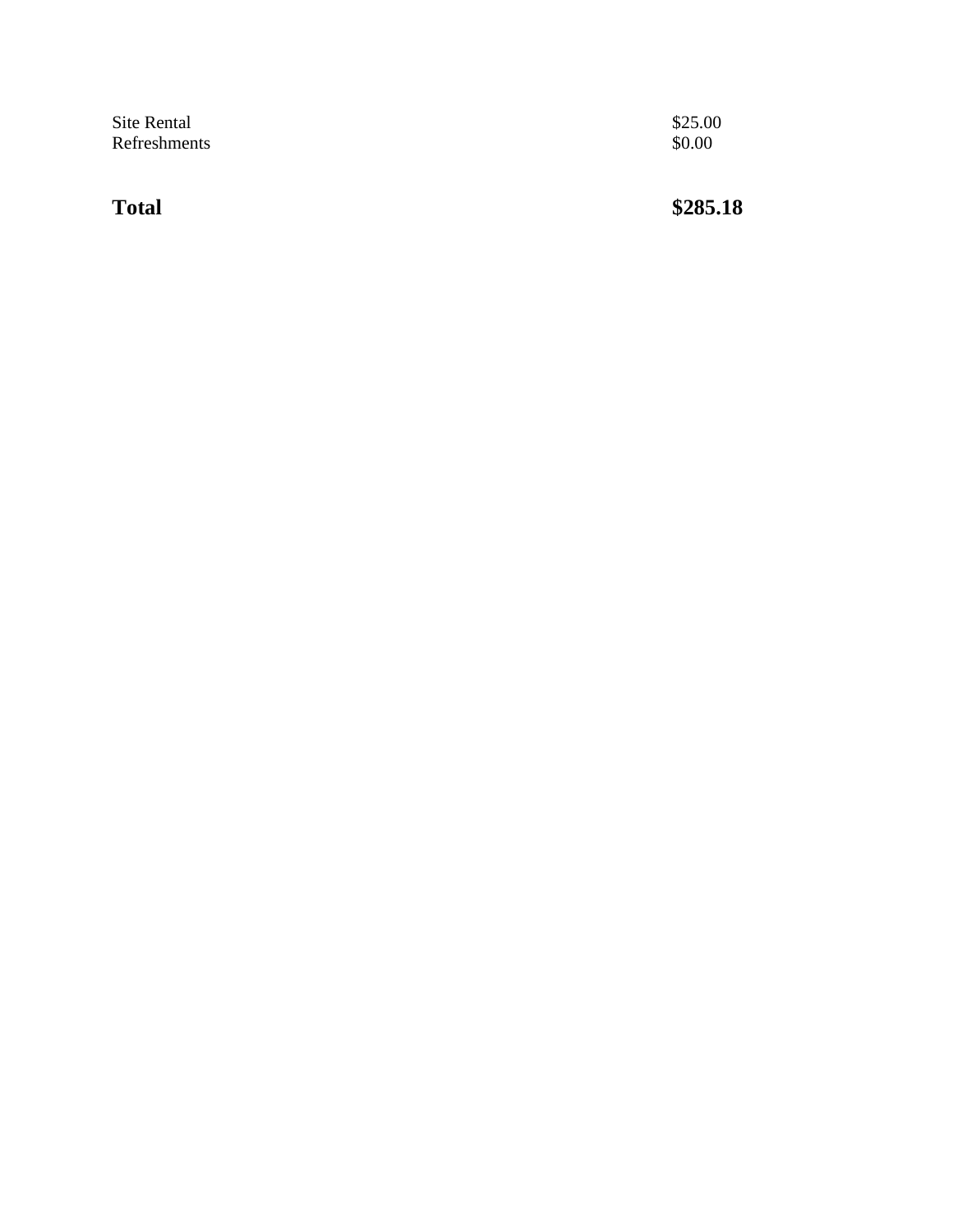# **Report of Monthly Expenses – June 2012**

### Personal Expenses

| <b>State Paid Car Lease</b>                     | \$0.00  |
|-------------------------------------------------|---------|
| Car from State Fleet                            | \$0.00  |
| Reimbursement for Personal Mileage:             |         |
| To and From Harrisburg                          | \$0.00  |
| To and From Area Outside Harrisburg:            | \$36.63 |
| <b>Reimbursement for Meals:</b>                 |         |
| For Attending House Session in Harrisburg       | \$0.00  |
| For Attending Meeting Outside Harrisburg Region | \$0.00  |
|                                                 |         |

**Total \$36.63**

## District Office Operating Expenses

| \$82.32<br>Cable Fee<br>\$0.00<br><b>Office Furniture and Equipment Lease</b><br>Utilities for Susquehanna Township and Elizabethville Offices<br>\$414.50<br>\$41.29<br>Office Supplies (includes water cooler supplies)<br>\$0.00<br><b>Janitorial Cleaning Services</b><br>\$0.00<br>Postage<br>\$0.00<br>Publications/Subscriptions<br>\$0.00<br>Condolence, Congrats, etc.<br><b>Outreach for Meeting</b><br>\$0.00<br><b>Constituent Outreach</b><br>\$0.00<br>\$0.00<br>Printing<br>\$0.00 | Office Lease for Susquehanna Township and Elizabethville Offices | \$2,014.00 |
|---------------------------------------------------------------------------------------------------------------------------------------------------------------------------------------------------------------------------------------------------------------------------------------------------------------------------------------------------------------------------------------------------------------------------------------------------------------------------------------------------|------------------------------------------------------------------|------------|
|                                                                                                                                                                                                                                                                                                                                                                                                                                                                                                   |                                                                  |            |
|                                                                                                                                                                                                                                                                                                                                                                                                                                                                                                   |                                                                  |            |
|                                                                                                                                                                                                                                                                                                                                                                                                                                                                                                   |                                                                  |            |
|                                                                                                                                                                                                                                                                                                                                                                                                                                                                                                   |                                                                  |            |
|                                                                                                                                                                                                                                                                                                                                                                                                                                                                                                   |                                                                  |            |
|                                                                                                                                                                                                                                                                                                                                                                                                                                                                                                   |                                                                  |            |
|                                                                                                                                                                                                                                                                                                                                                                                                                                                                                                   |                                                                  |            |
|                                                                                                                                                                                                                                                                                                                                                                                                                                                                                                   |                                                                  |            |
|                                                                                                                                                                                                                                                                                                                                                                                                                                                                                                   |                                                                  |            |
|                                                                                                                                                                                                                                                                                                                                                                                                                                                                                                   |                                                                  |            |
|                                                                                                                                                                                                                                                                                                                                                                                                                                                                                                   |                                                                  |            |
|                                                                                                                                                                                                                                                                                                                                                                                                                                                                                                   | Tolls and Parking                                                |            |
| \$0.00<br><b>Staff Mileage</b>                                                                                                                                                                                                                                                                                                                                                                                                                                                                    |                                                                  |            |

**Total \$2,552.11** 

| Meal Expense                                               | \$0.00   |
|------------------------------------------------------------|----------|
| <b>Cell Phone Airtime</b>                                  | \$0.00   |
| <b>Bulk Mail</b>                                           | \$128.34 |
| Flags                                                      | \$25.22  |
| Postage                                                    | \$900.00 |
| <b>Office Supplies</b>                                     | \$0.00   |
| Publications                                               | \$0.00   |
| <b>Professional Dues</b>                                   | \$0.00   |
| Plaques, etc.                                              | \$0.00   |
| Tolls and Parking (House Tourism Comm. Trip to Gettysburg) | \$15.90  |
| Lodging (House Tourism Comm. Trip to Gettysburg)           | \$196.00 |
|                                                            |          |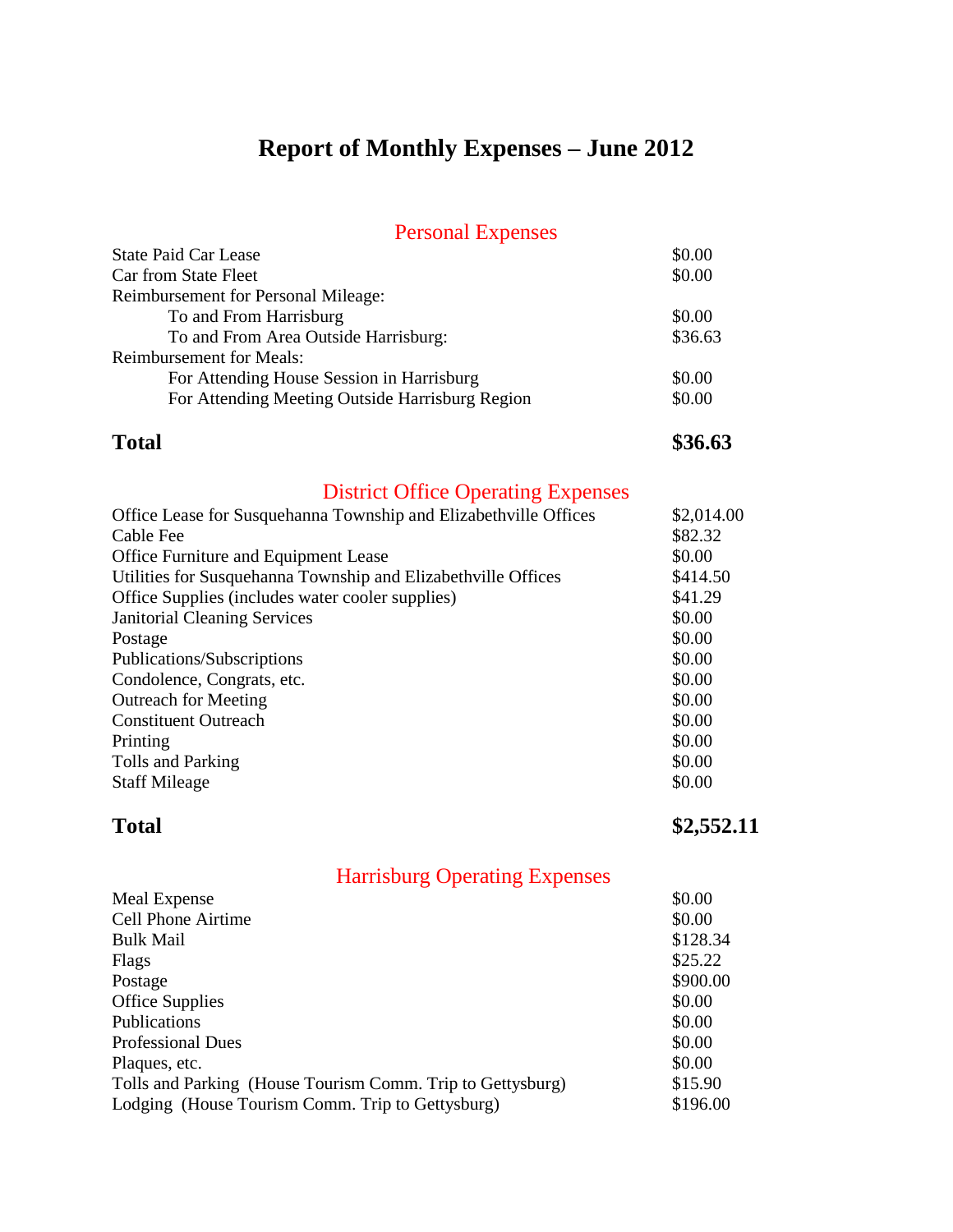| Congratulations                                         | \$0.00   |
|---------------------------------------------------------|----------|
| Site Rental (Deposit for Veterans Event at Camp Hebron) | \$550.00 |
| Refreshments                                            | \$0.00   |
|                                                         |          |

## **Total \$1815.46**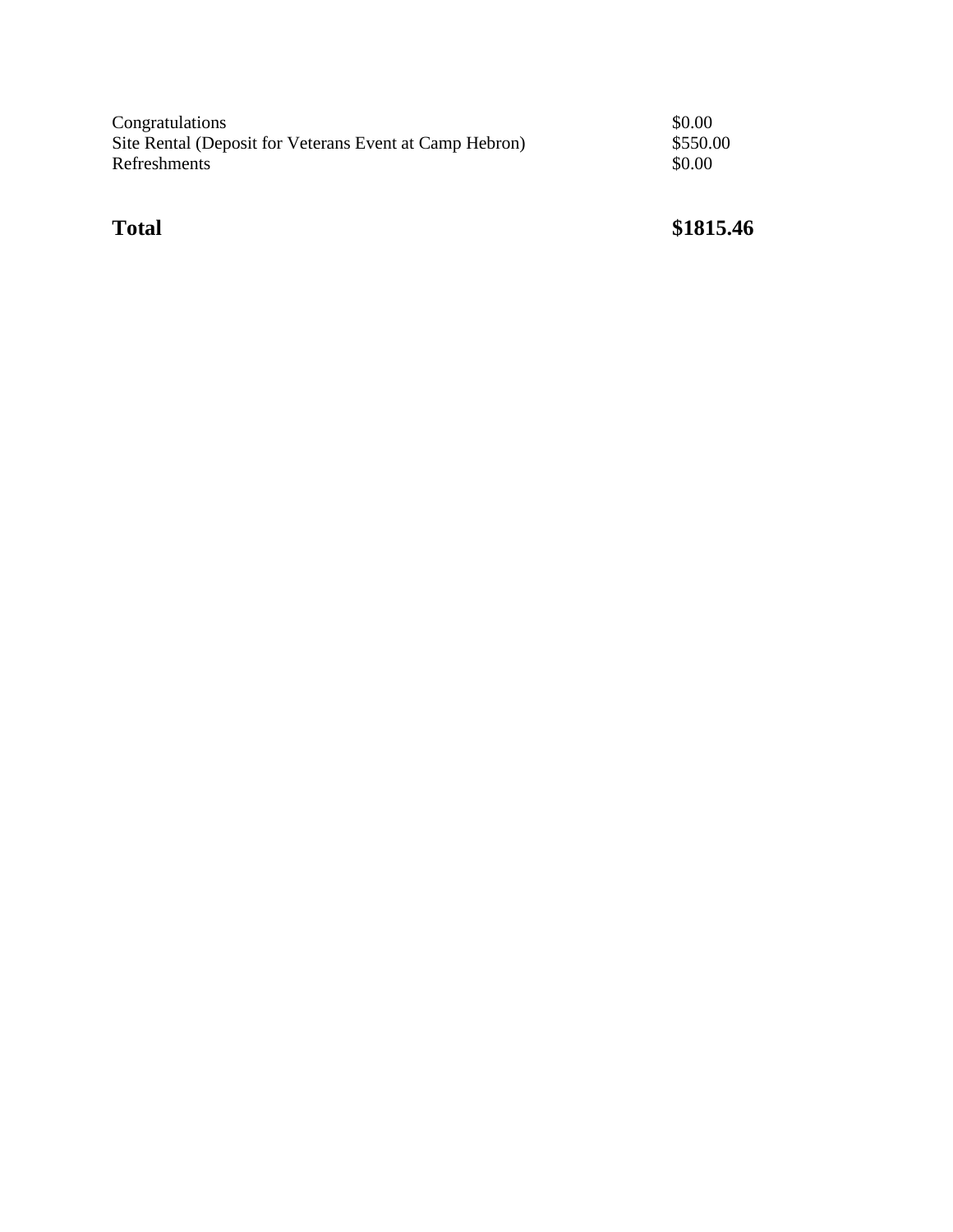# **Report of Monthly Expenses – July 2012**

### Personal Expenses

| \$0.00  |
|---------|
| \$0.00  |
|         |
| \$0.00  |
| \$16.00 |
|         |
| \$0.00  |
| \$0.00  |
|         |

**Total \$16.00**

## District Office Operating Expenses

| Office Lease for Susquehanna Township and Elizabethville Offices | \$2,014.00 |
|------------------------------------------------------------------|------------|
| Cable Fee                                                        | \$82.32    |
| <b>Office Furniture and Equipment Lease</b>                      | \$0.00     |
| Utilities for Susquehanna Township and Elizabethville Offices    | \$0.00     |
| Office Supplies (includes water cooler supplies)                 | \$19.95    |
| <b>Janitorial Cleaning Services</b>                              | \$60.00    |
| Postage                                                          | \$0.00     |
| Publications/Subscriptions                                       | \$0.00     |
| Condolence, Congrats, etc.                                       | \$0.00     |
| <b>Outreach for Meeting</b>                                      | \$0.00     |
| <b>Constituent Outreach</b>                                      | \$0.00     |
| Printing                                                         | \$0.00     |
| Tolls and Parking                                                | \$0.00     |
| <b>Staff Mileage</b>                                             | \$0.00     |
|                                                                  |            |

**Total \$2,176.27**

| \$0.00   |
|----------|
| \$101.74 |
| \$549.50 |
| \$110.96 |
| \$17.28  |
| \$0.00   |
| \$0.00   |
| \$0.00   |
| \$0.00   |
| \$0.00   |
| \$0.00   |
|          |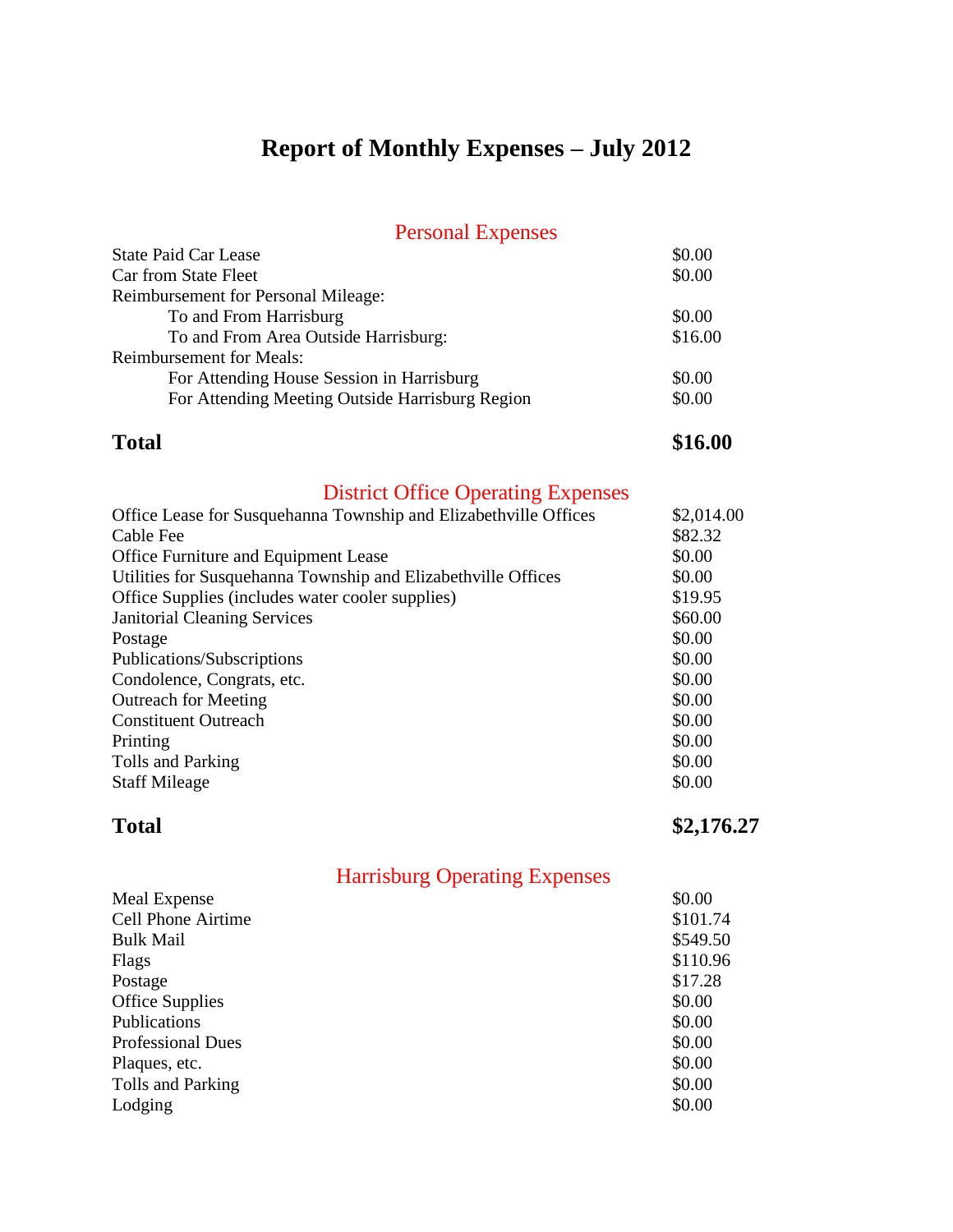| Congratulations<br>Site Rental | \$0.00<br>\$0.00 |
|--------------------------------|------------------|
| Refreshments                   | \$0.00           |
|                                |                  |

**Total \$779.48**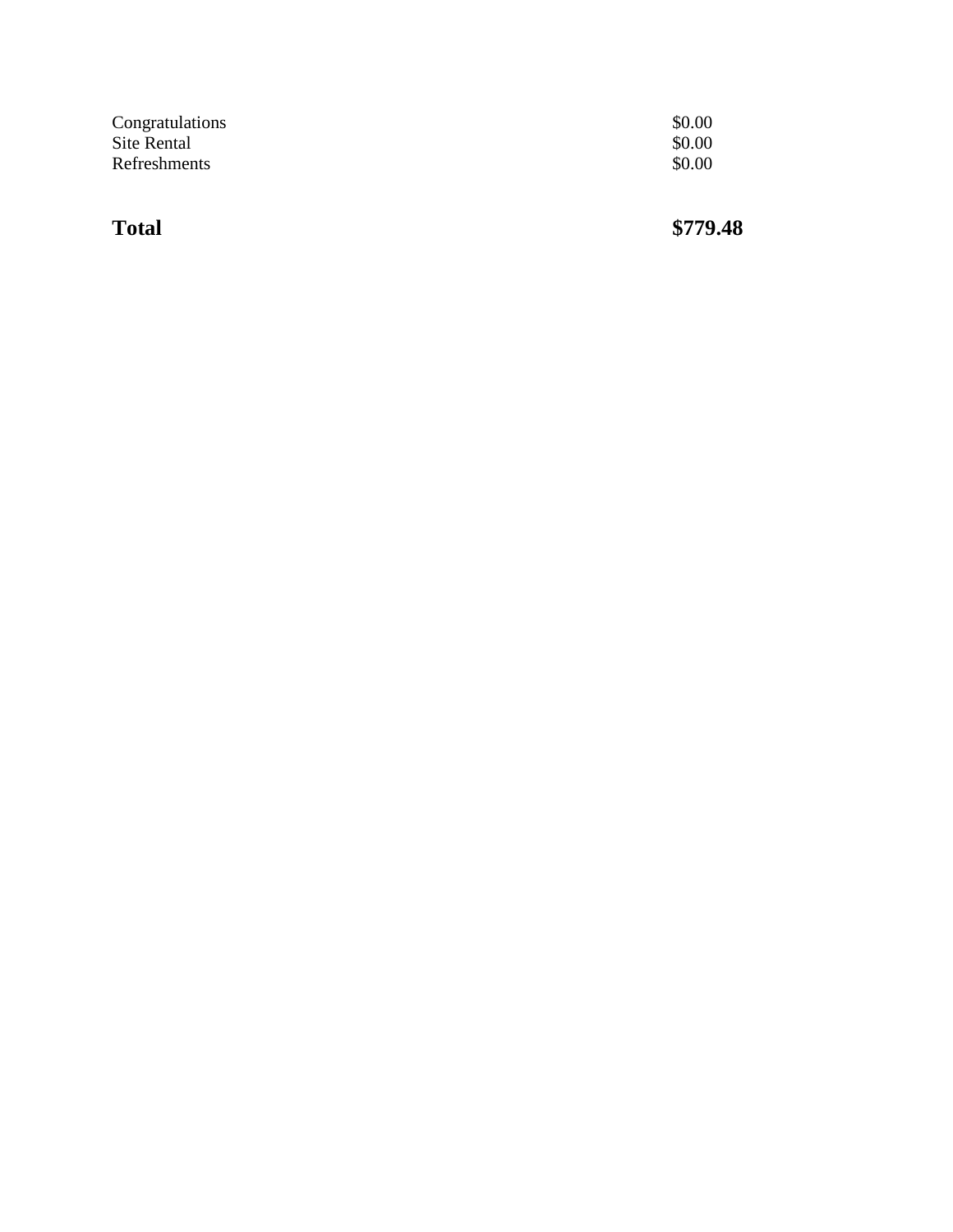## **Report of Monthly Expenses – August 2012**

### Personal Expenses

| <b>State Paid Car Lease</b>                     | \$0.00   |
|-------------------------------------------------|----------|
| Car from State Fleet                            | \$0.00   |
| <b>Reimbursement for Personal Mileage:</b>      |          |
| To and From Harrisburg                          | \$0.00   |
| To and From Area Outside Harrisburg:            | \$150.96 |
| <b>Reimbursement for Meals:</b>                 |          |
| For Attending House Session in Harrisburg       | \$0.00   |
| For Attending Meeting Outside Harrisburg Region | \$0.00   |
|                                                 |          |

**Total \$150.96**

## District Office Operating Expenses

| \$2,014.00 |
|------------|
| \$82.32    |
| \$0.00     |
| \$343.76   |
| \$14.80    |
| \$0.00     |
| \$0.00     |
| \$18.75    |
| \$0.00     |
| \$0.00     |
| \$0.00     |
| \$0.00     |
| \$0.00     |
| \$0.00     |
|            |

**Total \$2,473.63**

| Meal Expense              | \$0.00     |
|---------------------------|------------|
| <b>Cell Phone Airtime</b> | \$101.57   |
| <b>Bulk Mail</b>          | \$1,466.40 |
| Flags                     | \$14.40    |
| Postage                   | \$36.49    |
| <b>Office Supplies</b>    | \$0.00     |
| Publications              | \$98.25    |
| <b>Professional Dues</b>  | \$0.00     |
| Plaques, etc.             | \$0.00     |
| Tolls and Parking         | \$0.00     |
| Lodging                   | \$0.00     |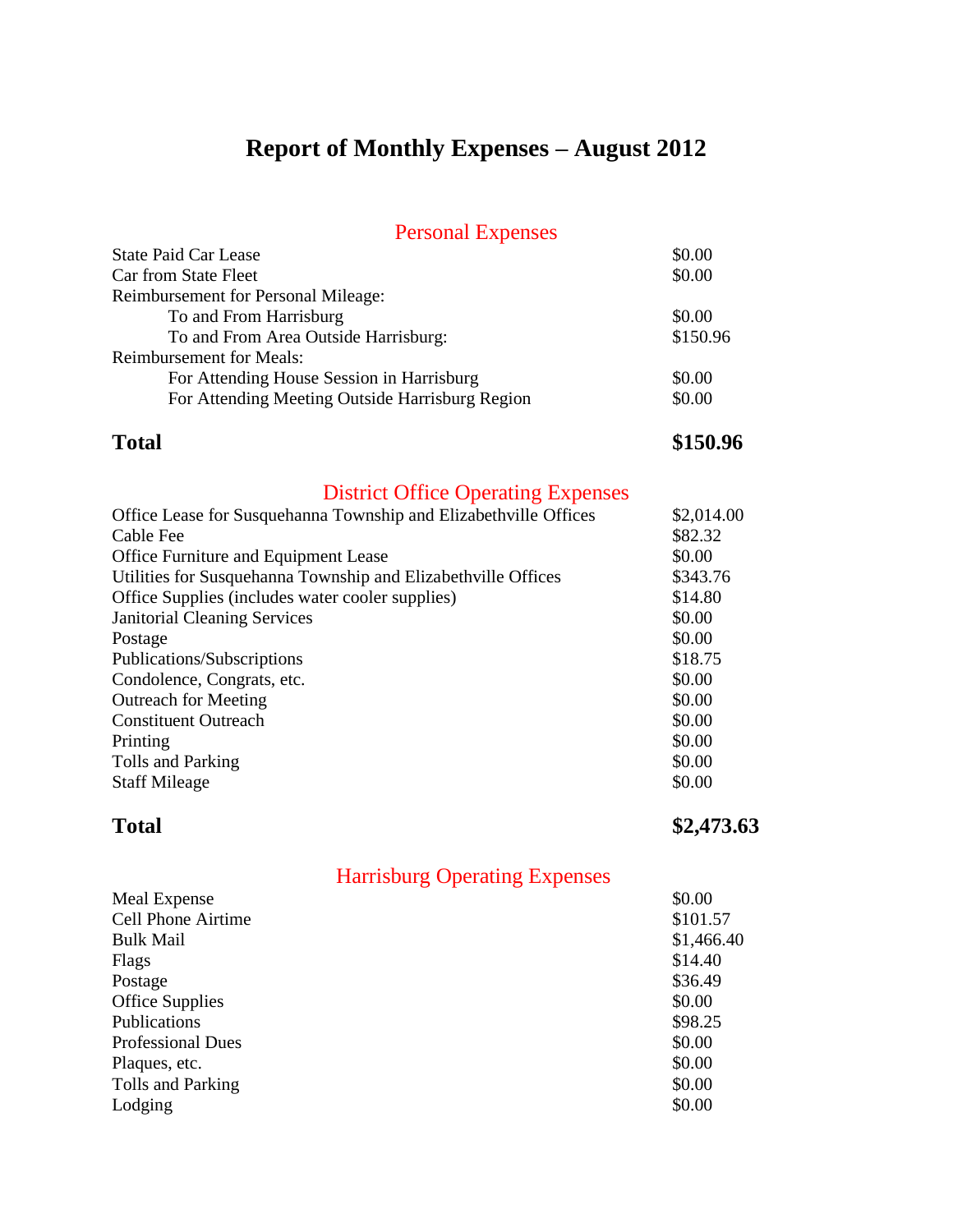| Congratulations (flowers)           | \$23.30    |
|-------------------------------------|------------|
| Site Rental                         | \$25.00    |
| Food/Refreshments (district events) | \$2,019.73 |
| Other Services (Girl Scout event)   | \$100.00   |

**Total** 

**\$3,885.14**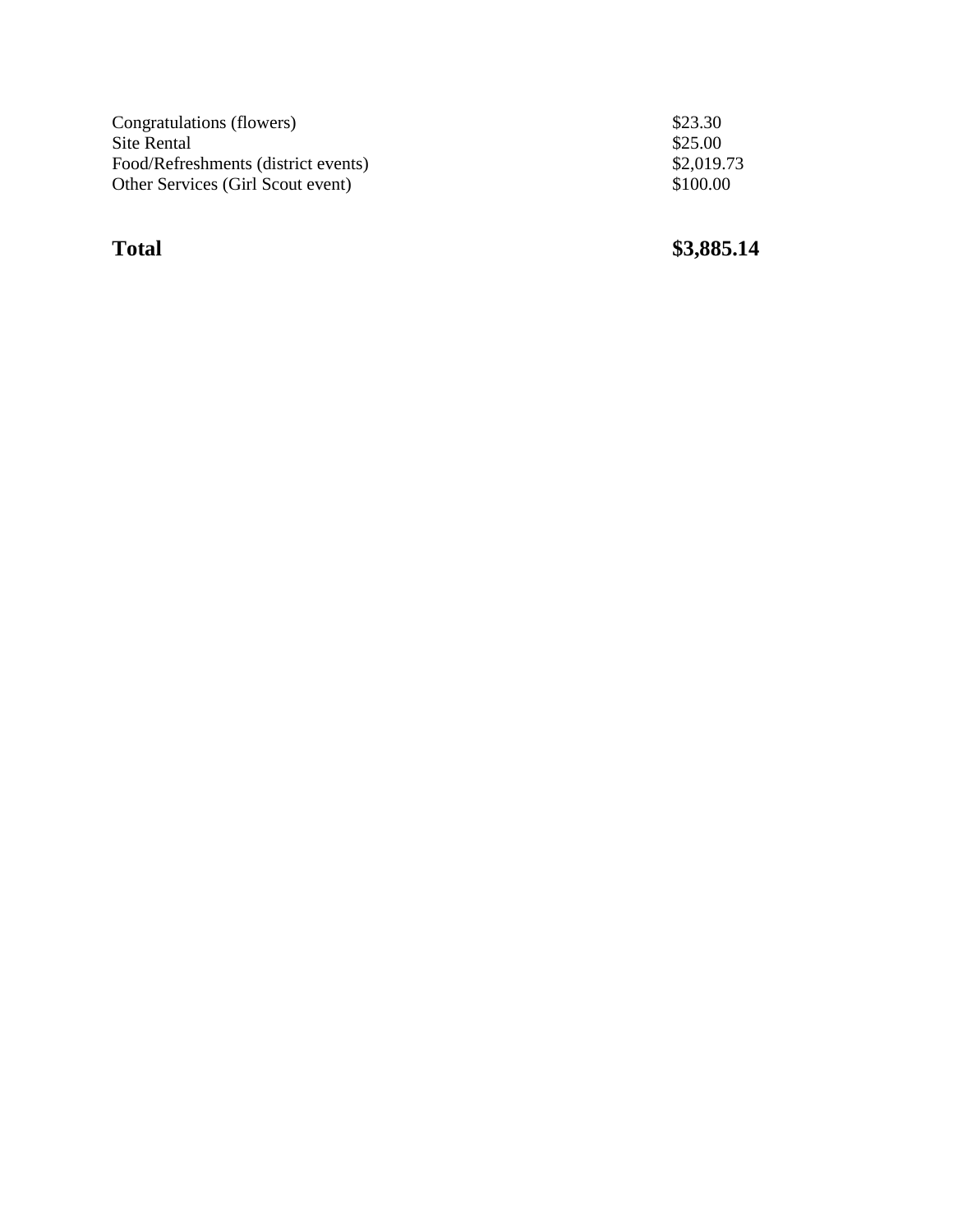# **Report of Monthly Expenses – September 2012**

| <b>Total</b>                                                     | \$0.00     |
|------------------------------------------------------------------|------------|
| <b>District Office Operating Expenses</b>                        |            |
| Office Lease for Susquehanna Township and Elizabethville Offices | \$2,014.00 |
| Utilities for Susquehanna Township and Elizabethville Offices    | \$178.91   |
| Office Supplies (includes water cooler supplies)                 | \$10.60    |
| Total                                                            | \$2,203.51 |
| <b>Harrisburg Operating Expenses</b>                             |            |
| <b>Bulk Mail</b>                                                 | \$3,604.41 |
| Flags                                                            | \$226.16   |
| Postage                                                          | \$45.60    |
| <b>Site Rental</b>                                               | \$25.00    |
| <b>Total</b>                                                     | \$3,901.17 |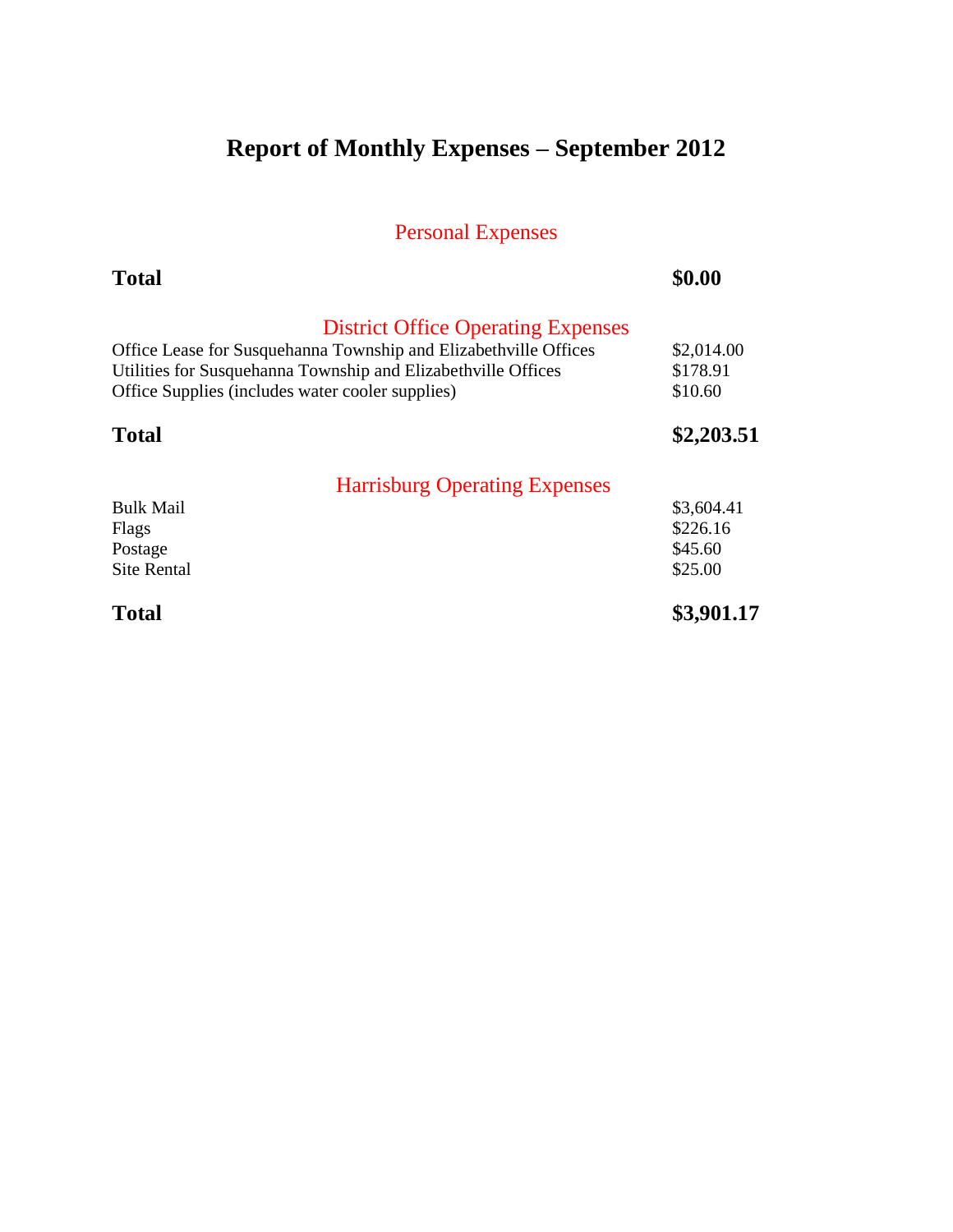# **Report of Monthly Expenses – October 2012**

| Mileage                                                          |            |
|------------------------------------------------------------------|------------|
| To and From Area Outside Harrisburg:                             | \$39.96    |
| <b>Total</b>                                                     | \$39.96    |
| <b>District Office Operating Expenses</b>                        |            |
| Office Lease for Susquehanna Township and Elizabethville Offices | \$2,014.00 |
| Cable Fee                                                        | \$164.64   |
| Utilities for Elizabethville Office                              | \$93.44    |
| Office Supplies (includes water cooler supplies)                 | \$260.12   |
| <b>Janitorial Cleaning Services</b>                              | \$120.00   |
| <b>Staff Mileage</b>                                             | \$161.06   |
| <b>Total</b>                                                     | \$2,813.26 |
| <b>Harrisburg Operating Expenses</b>                             |            |
| Cell Phone Airtime                                               | \$203.14   |
| Flags                                                            | \$67.24    |
| Postage                                                          | \$11.94    |
| <b>Site Rental</b>                                               | \$35.00    |
| Food/Refreshments (district events)                              | \$1965.36  |
| Other Services (Girl Scout event)                                | \$100.00   |
| <b>Total</b>                                                     | \$2,282.68 |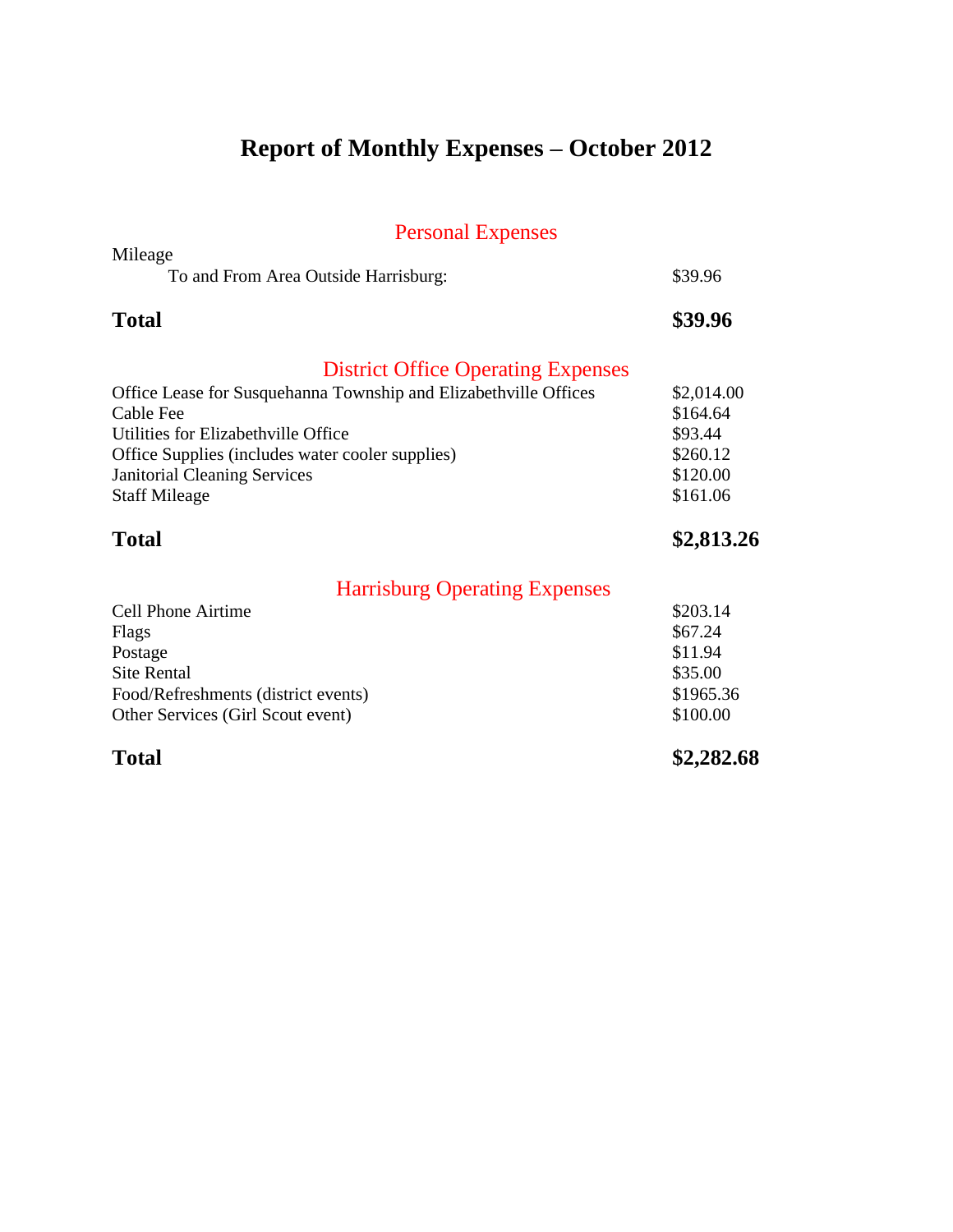# **Report of Monthly Expenses – November 2012**

| <b>Total</b>                                                                                                                                                                   | \$0.00                                          |
|--------------------------------------------------------------------------------------------------------------------------------------------------------------------------------|-------------------------------------------------|
| <b>District Office Operating Expenses</b><br>Office Lease for Susquehanna Township and Elizabethville Offices<br>Cable Fee<br>Office Supplies (includes water cooler supplies) | \$2,014.00<br>\$82.32<br>\$20.40                |
| <b>Total</b>                                                                                                                                                                   | \$2,116.72                                      |
| <b>Harrisburg Operating Expenses</b>                                                                                                                                           |                                                 |
| <b>Cell Phone Airtime</b><br>Flags<br>Postage<br>Publications/Subscriptions                                                                                                    | \$106.78<br>\$2,553.50<br>\$1,845.24<br>\$98.40 |
| <b>Total</b>                                                                                                                                                                   | \$4,603.92                                      |